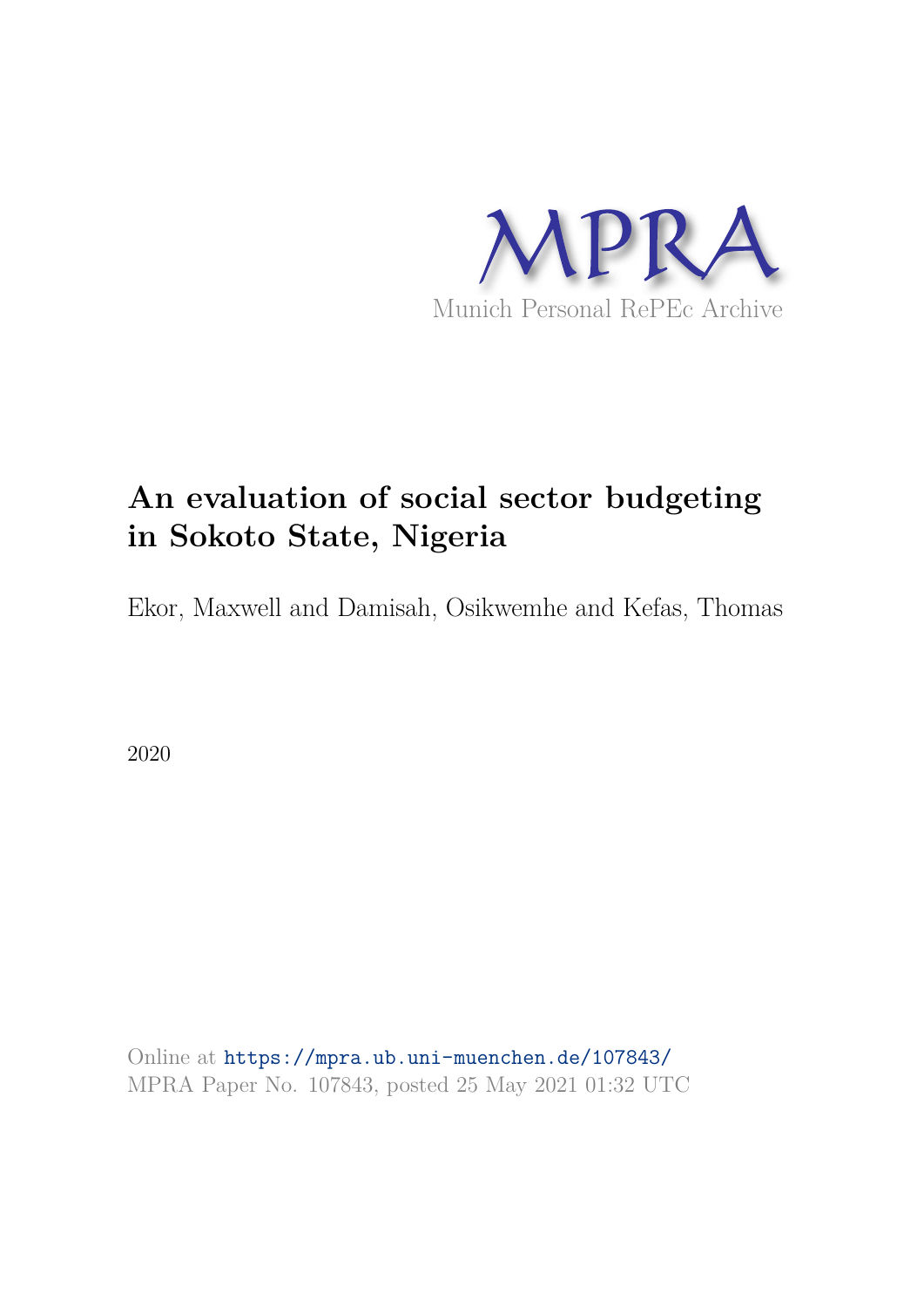## **An evaluation of social sector budgeting in Sokoto State, Nigeria**

#### **Maxwell Ekor**

Ecopol Associates Limited, Nigeria [maxwellekor@gmail.com](mailto:maxwellekor@gmail.com) 

#### **Osikwemhe Damisah**

Freelance Researcher, United Kingdom [osidamisah@yahoo.co.uk](mailto:osidamisah@yahoo.co.uk) 

#### **Kefas Thomas**

Department of General Studies Education, Adamawa State College of Education, Nigeria [kefas.thomas@yahoo.com](mailto:kefas.thomas@yahoo.com) 

#### **Abstract**

*The Nigerian National Bureau of Statistics, in its 2019 Poverty and Inequality report, ranked the North Western state of Sokoto as the poorest in the country, with 87.7 percent of the population classified as poor. Given the importance of the social sector in poverty reduction, this study*  examines the budgeting process in Sokoto state, with a view to ascertaining the spending *pattern on the social sector. Using basic autoregressive models and conducting diagnostic tests, including the CUSUM model stability test, the study found that the budget for health and water and sanitation for previous periods, have significant positive effects on the current budget. The effect is also positive for Education but not significant. Past allocations for Nutrition, Child Protection and Social Protection have significant negative effect on current provisions. This may be attributed to the fact that these budgetary allocations are designed and implemented by different institutions. Overall, past budget allocations for the social sector have significant positive effect on current provisions. This therefore means that the budget for the social sector in Sokoto state follows a consistent pattern.* 

*Keywords: Public administration, Sokoto, Budget, Health, Education, Water*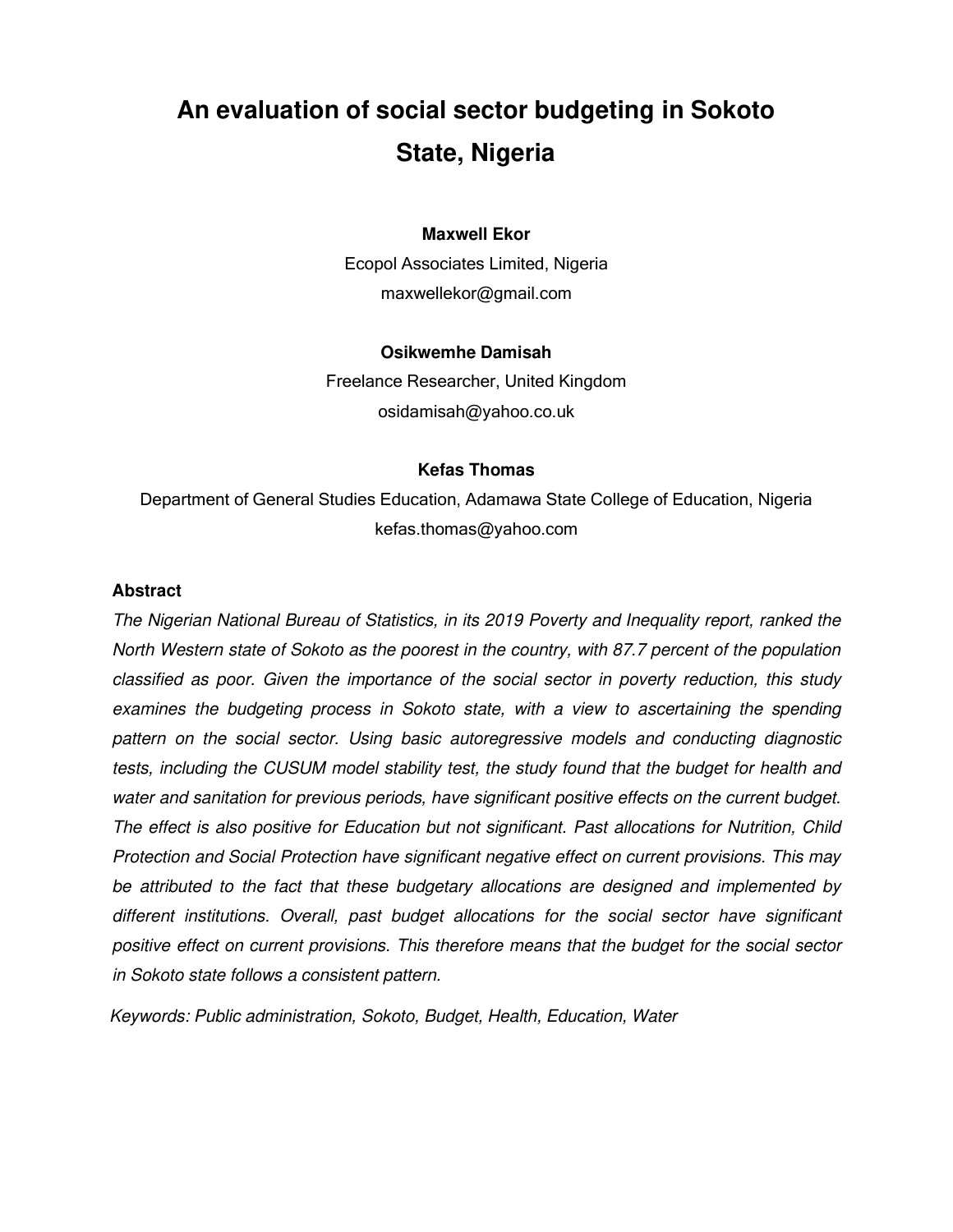#### **1. Introduction**

In Nigeria, Sokoto was created in 1976 from the defunct North-West state and is home to mostly the Hausa and Fulani ethnic groups, majority of whom are Muslims. The state is endowed with varieties of mineral resources, especially limestone and kaolin, but are largely untapped or at best being extracted using crude methods. The National Bureau of Statistics (NBS), in its Annual Abstract of Statistics (2012), estimates that Sokoto is the 13th largest state in the country by landmass, with a size of 27,825 square kilometers. In terms of population, the National Population Commission (NPC) in its 2016 estimate, indicated that the state's population is about 4.7 million, thereby making it the 17th most populous state in Nigeria. The poverty rate in Sokoto is the highest in the country as the NBS in its 2019 Poverty and Inequality report, estimated that 87.7 percent of the population in the state are poor.

The business environment in Sokoto state, as reflected in the World Bank 2018 Subnational Ease of Doing Business, points to mixed accomplishment in 2018. While the state's ranking in Dealing with Construction Permits and Enforcing Contracts components were commendable, as it ranked 7th and 15th in these components, the performance in Starting Business and Registering Property units were poor. While it ranked 33rd in the starting a business unit, it placed 30th in registering of property part.

Given the level of poverty in Sokoto state, the objective of this study is to investigate the budget process in the state and ascertain the pattern of social sector allocations and actual expenditure. The rationale for this study is based on the view that the budget is the main fiscal and public policy tool that governments use to provide infrastructure and redistribute income (Egbide and Agbude, 2012). Besides, the importance of the social sector stems from the fact that issues concerning health, education, water and sanitation, and child protection, as well as social protection, are crucial in alleviating poverty, especially as it concerns women, children and the disadvantaged in the society. Apart from public funds, Development Partners usually intervene to support government initiatives in these areas.

The subsequent sections of this study are structured as follows: section 2 discusses the budget process in Sokoto, while section 3 describes the social sector in the state and the pattern of budgetary allocation and actual spending, between 2008 and 2018. Section 4 provides the empirical analysis for explaining whether social sector budgeting in Sokoto follows a consistent pattern and section 5 concludes the study.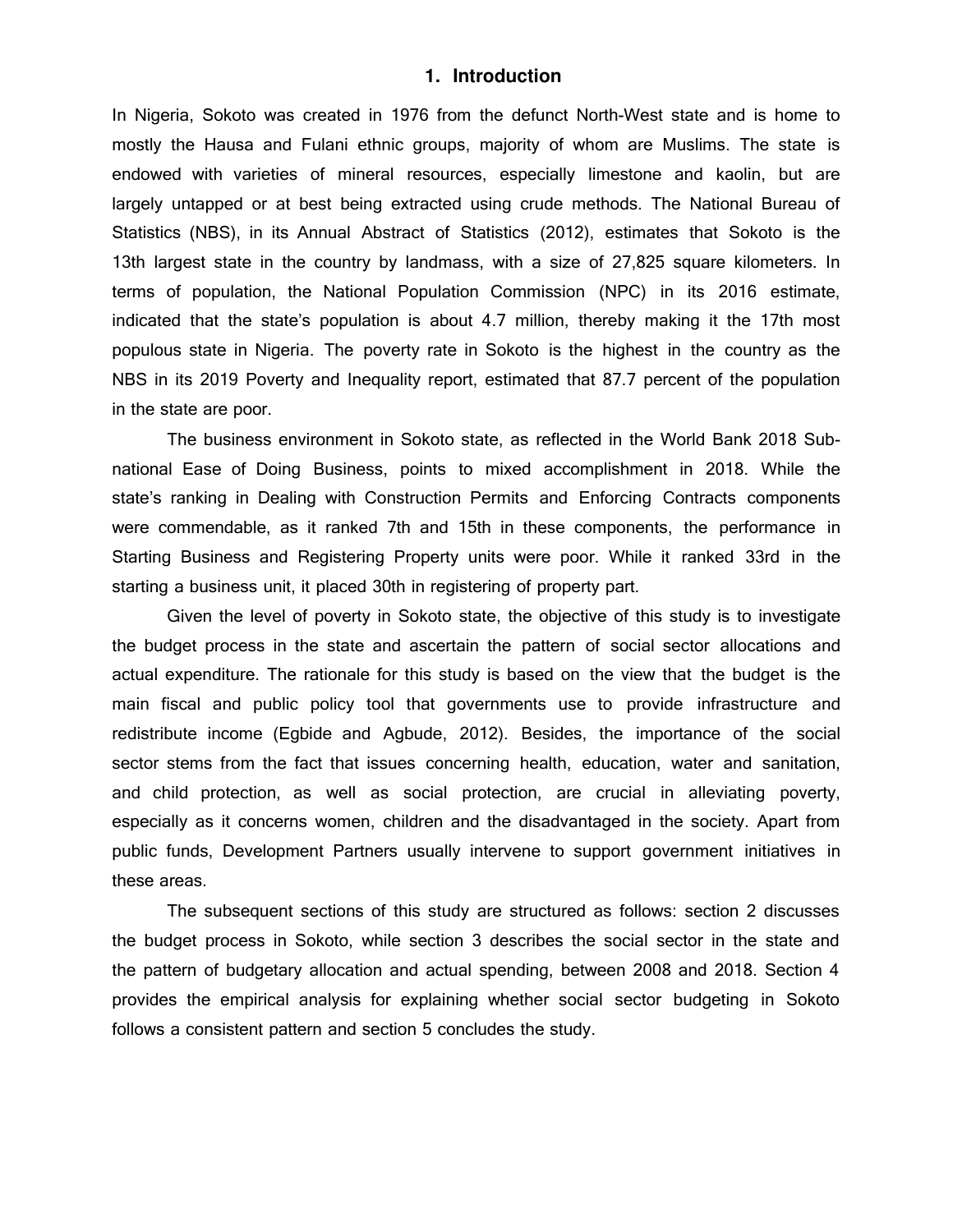#### **2. The Budget Process in Sokoto**

Figure 1 below illustrates the budget process in Sokoto as provided by the Ministry of Budget and Economic Planning (MBEP). The state operates a January – December budget cycle that has seven stages. The first stage starts between July and August when the Budget Call Circular (BCC) is distributed to the Ministries, Departments and Agencies (MDAs). The BCC explains the guidelines for preparation of budget estimates and modalities for submission. MDAs then submit their proposals between August and September. Observations are made by the MBEP and the MDAs are then communicated to present a revised budget. Activities in the third stage are between September and October and starts with the setting up of the Committee on Budget Deliberations which is chaired by the Commissioner of the MBEP. The Committee on Budget Deliberations has representations from the Ministry of Finance, Board of Internal Revenue and Civil Society Organisations (CSOs).

Two key activities are carried out in November, in the fourth stage. The consolidated budget and revenue estimates are forwarded to the State Executive Council for deliberations and necessary amendments. The conclusion and alterations made to the proposed Budget estimates are returned to the supervising Ministry for corrections before transmission to the State House of Assembly. In the fifth stage, the proposed Budget Estimates are presented by the Executive Governor to the State House of Assembly for consideration and appropriation. In the sixth stage, the Governor assents to the Budget, as approved by the State House of Assembly, and hard copies of the approved Budget are printed and distributed to MDAs and other users. Finally, the MBEP creates file jackets for each MDA where monthly expenditure returns are collated for effective monitoring of the expenditures to ensure compliance. This is the seventh and last stage of the budget process in Sokoto state.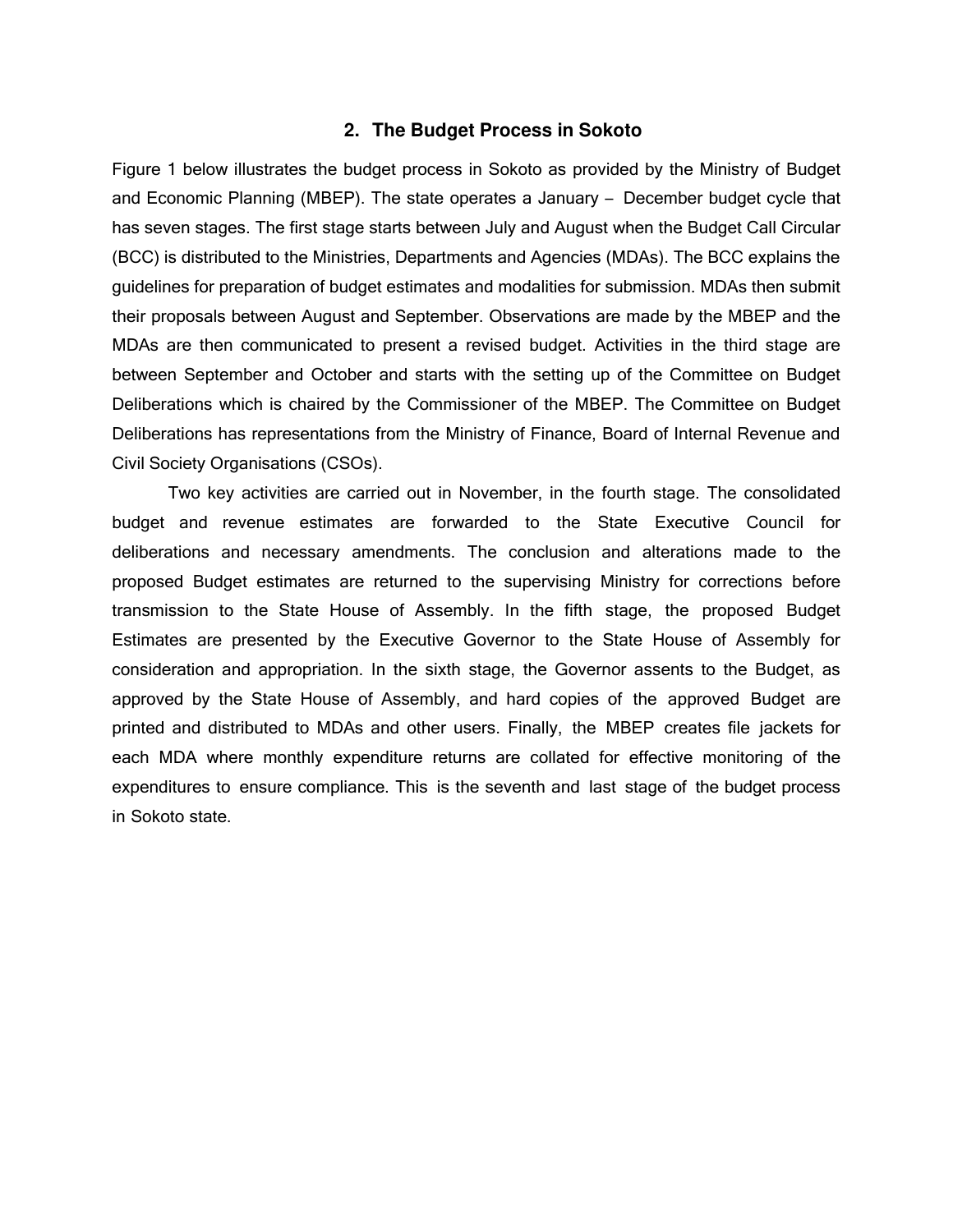

#### Figure 1: The Budget Process in Sokoto

Source: Sokoto State Ministry of Budget and Economic Planning

The key players in the budget process in Sokoto state, as depicted in the figure 2, comprises of Government and Non-Government Institutions. Government is made up of the Executive and Legislature. The MDAs are the actors from the Executive side while the State House of Assembly conducts legislative activities relating to the budget. The Non-Governmental organisations (NGOs) comprise mainly of Civil Society Organizations (CSOs) whose activities focus on different sectors of the economy. For example, apart from monitoring the entire budget process, the Educational Empowerment Initiatives of Nigeria (EEIN) is a non-governmental organisation that is concerned about education and thus makes specific contributions to the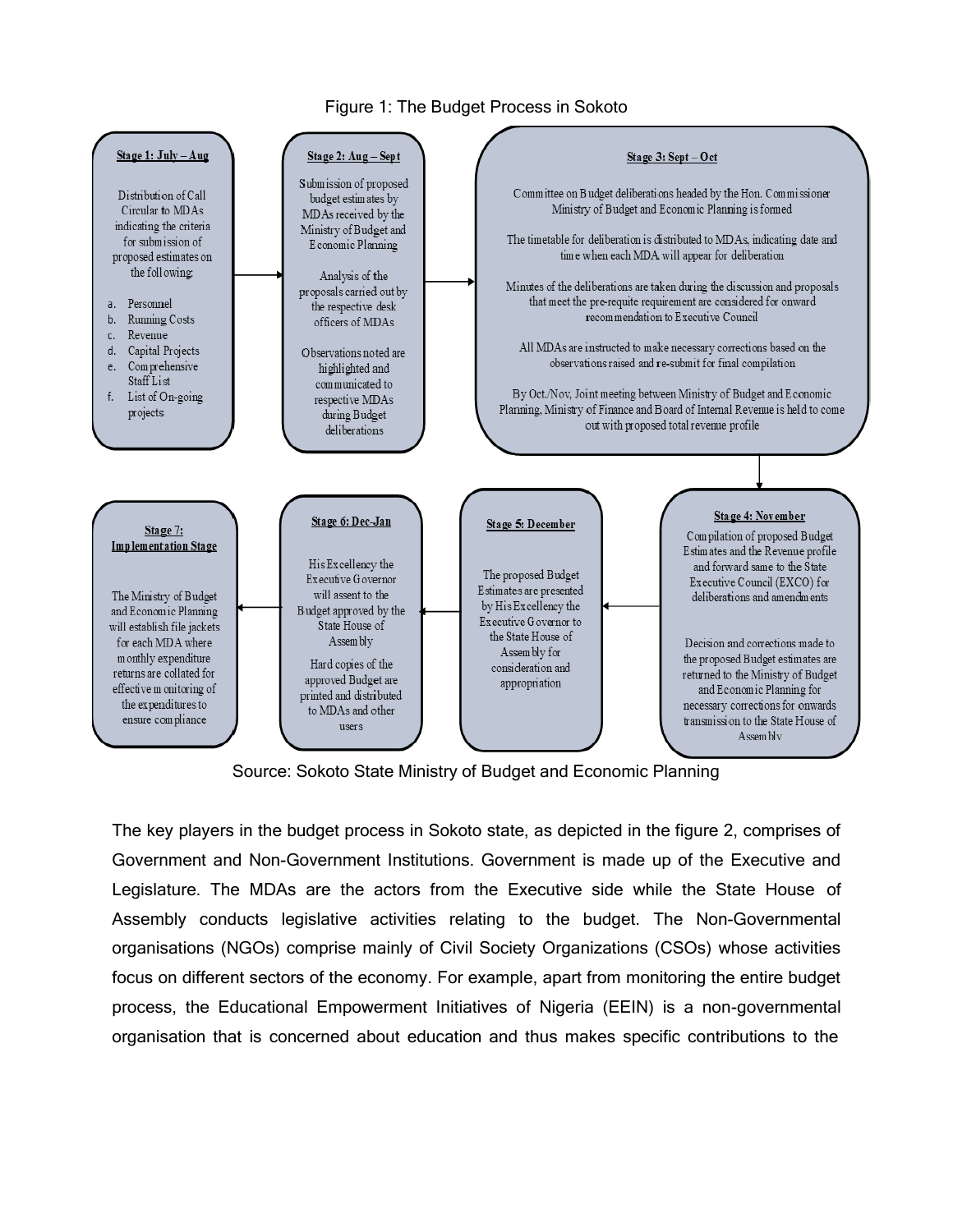education budget. The CSOs use advocacy to pressure government, not just to design certain policies, but also to increase spending in relevant sectors.



Source: Authors' compilation

## **3. Social Sector Analysis**

The social sector in Sokoto state, as depicted in figure 3, comprises of various sub-sectors such as Education, Health, Science and Technology, Women Affairs and Information. The others are Social Development, Youth Development, and the Department for the Physically Challenged. Programmes, projects and activities implemented by these MDAs are crucial for reducing poverty and income inequality, especially for improving the living conditions of women, children and the disadvantaged.



Figure 2: Key Players in the Budget Process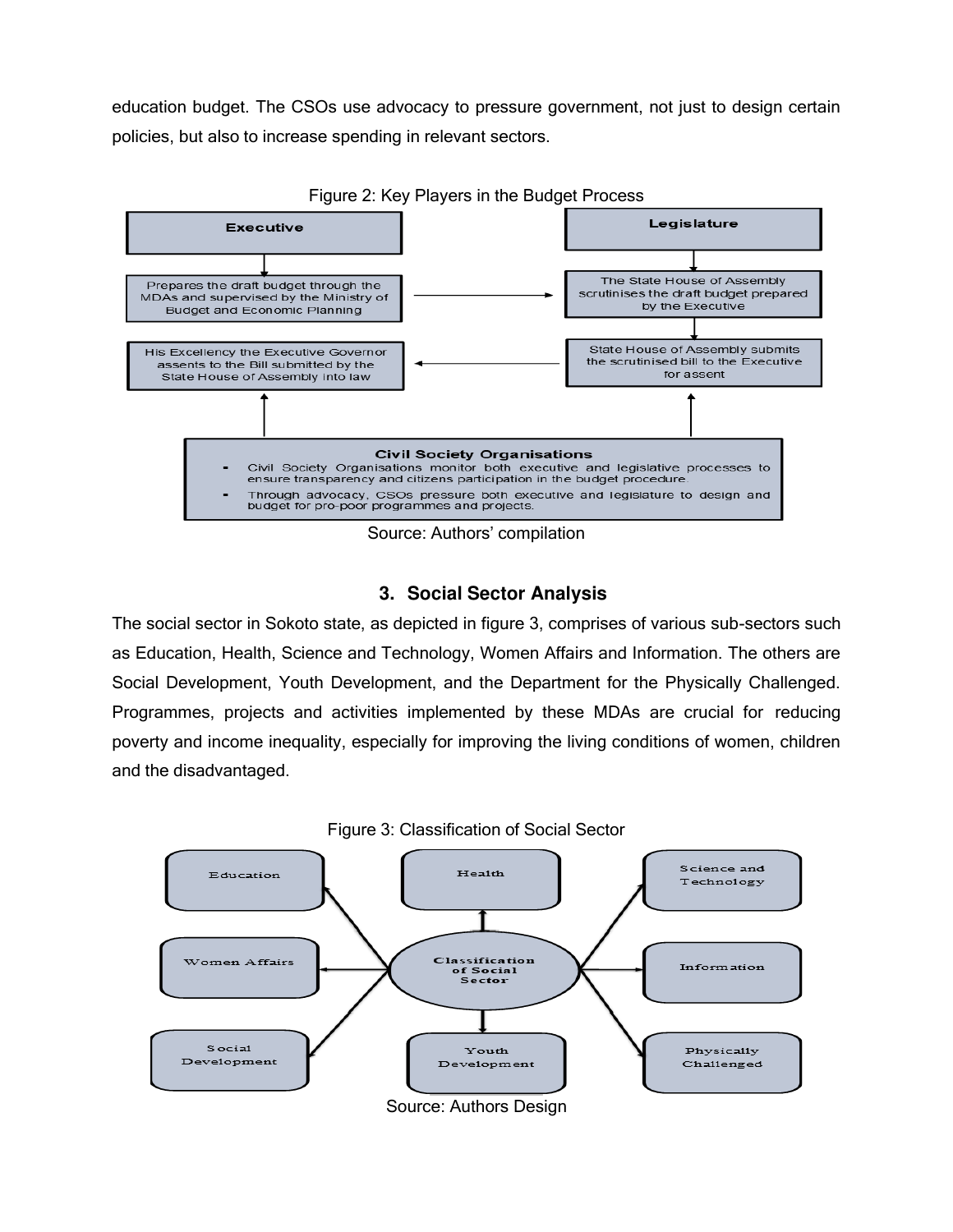Table 1 below shows how Sokoto allocated the capital budget for the social sector between 2008 and 2018 (see appendix 2, p. 13). It is obvious that Education is a top priority as N159.29 billion (59%) of the total social sector capital of N271.96 billion, was allocated to the sub-sector in the period. Health received the second highest votes of N57.81 billion (36%), while the allocation to Women Affairs was only N6.10 billion (3.8%) of the total social sector capital between 2008 and 2018.

|       | <b>Education</b> | Science and<br>Tech | <b>Health</b> | <b>Women</b><br><b>Affairs</b> | <b>Information</b> | <b>Social</b> | Youth<br><b>Development Development</b> | <b>Physically</b><br>Challenged | <b>Total</b> |
|-------|------------------|---------------------|---------------|--------------------------------|--------------------|---------------|-----------------------------------------|---------------------------------|--------------|
| 2008  | 4.859            | 0.981               | 3.277         | 0.101                          | 0.665              | 2.326         | 0.508                                   | 0.000                           | 12.72        |
| 2009  | 4.880            | 0.780               | 2.004         | 0.110                          | 0.337              | 1.060         | 0.488                                   | 0.000                           | 9.66         |
| 2010  | 7.595            | 0.629               | 1.816         | 0.277                          | 0.658              | 0.956         | 0.681                                   | 0.018                           | 12.63        |
| 2011  | 6.526            | 0.728               | 2.149         | 0.344                          | 0.635              | 0.795         | 1.131                                   | 0.018                           | 12.33        |
| 2012  | 7.864            | 1.320               | 5.979         | 0.506                          | 0.895              | 0.804         | 1.820                                   | 0.034                           | 19.22        |
| 2013  | 7.744            | 1.250               | 5.333         | 0.778                          | 0.795              | 0.681         | 2.110                                   | 0.040                           | 18.73        |
| 2014  | 7.358            | 0.980               | 4.335         | 0.773                          | 0.382              | 0.383         | 2.062                                   | 0.031                           | 16.30        |
| 2015  | 7.146            | 0.701               | 3.516         | 0.506                          | 0.448              | 0.328         | 1.130                                   | 0.017                           | 13.79        |
| 2016  | 31.604           | 3.005               | 5.580         | 0.872                          | 0.772              | 0.568         | 3.453                                   | 0.073                           | 45.93        |
| 2017  | 36.126           | 2.500               | 7.828         | 1.057                          | 0.727              | 0.591         | 1.518                                   | 0.080                           | 50.43        |
| 2018  | 37.595           | 3.469               | 15.991        | 0.785                          | 0.742              | 0.606         | 1.045                                   | 0.000                           | 60.23        |
| Total | 159.297          | 16.344              | 57.807        | 6.109                          | 7.055              | 9.099         | 15.946                                  | 0.311                           | 271.97       |

Table 1: Social Sector Capital Budgets (N'bn)

Source: Sokoto State Approved Budgets 2008 – 2018

For the purposes of standardizing the definition of the social sector, figure 4 shows the composition, as put forward by the United Nations International Children Emergency Fund (UNICEF). According to this description, the social sector comprises of Education, Health, Child Protection, Social Protection, Nutrition and Water and Sanitation. This classification is premised on the principle that public policy should concentrate on designing and funding programmes and projects that are relevant for the welfare of women, children and the disadvantaged in the society.

Based on UNICEF's classification, the allocations and spending on the sub-sectors were estimated. While education and health projects are directly under the Ministries of Education and Health, the others, that is, nutrition, child protection, social protection and water and sanitation, are cross-cutting and are not under a dedicated government institution. As such, the approach for estimating the social sector budget in Sokoto, based on UNICEF's classification, is described in Appendix 1.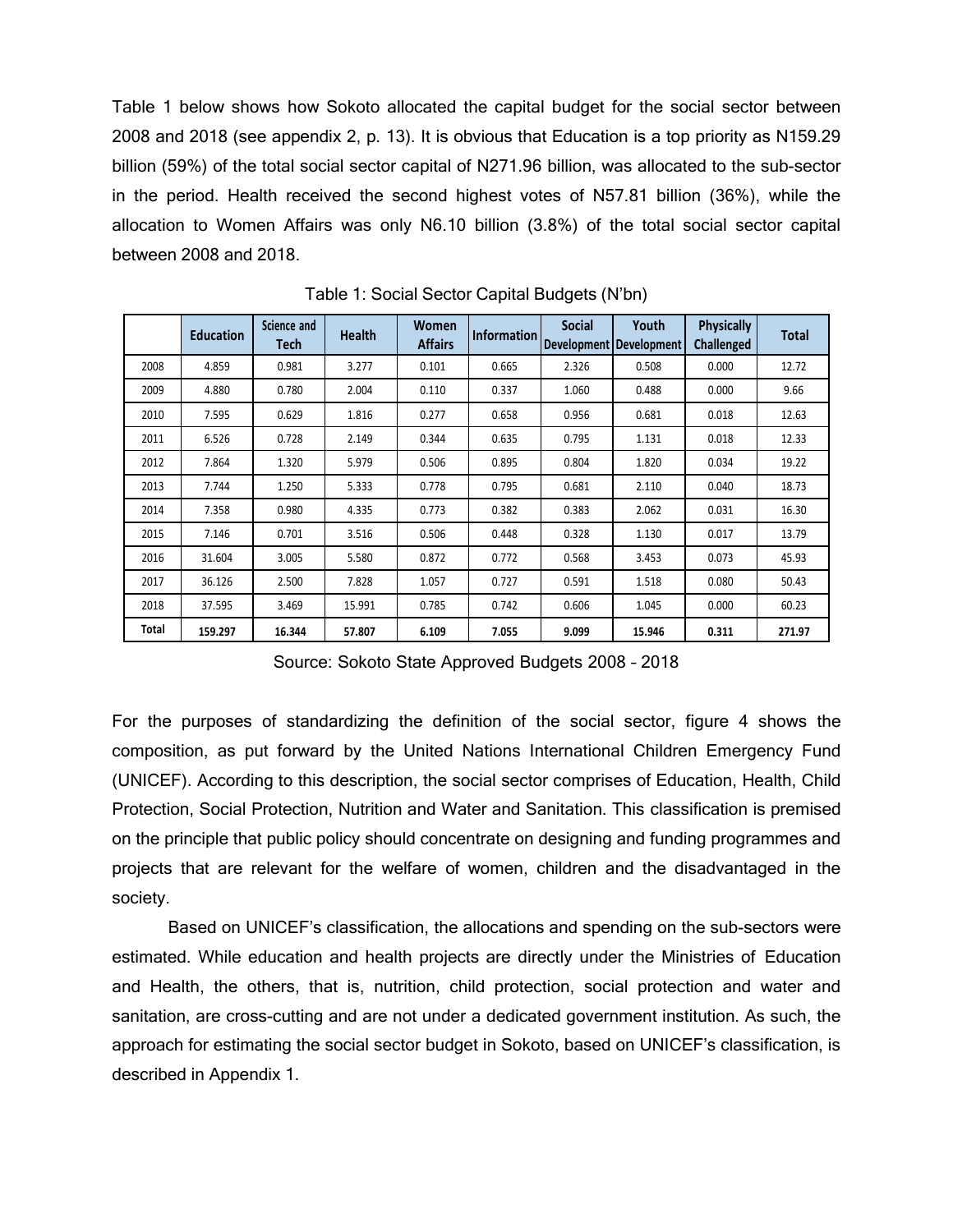

## **4. Methodology and Results**

### **4.1 Estimation techniques**

This section provides an empirical analysis of the extent to which the preceding budgetary allocation for the social sector affects the current provisions for the sector, in Sokoto state. In other words, the goal is to ascertain if the health budget for the previous period, for example, influences the current year's budget.

The estimation technique is a basic autoregressive AR(1) model of the form:

Yt = α + βYt-1 + Ut.................................................................................................. 1

This equation means that variable Y, which is the dependent variable at time t, depends on its previous value Yt-1 which is the independent variable. α is known as the Intercept while β is the coefficient that explains the extent to which Y will change if there is a unit or percentage change in Yt-1. Because we have not assumed a deterministic model, that is a model in which only the independent variable affects the dependent variable, Ut which theoretically is the error term, is included in the model and captures the effects of other factors that may affect the dependent variable Y but are not included in the model.

Applying this concept to Sokoto state, and using it to provide an indicative idea of how the budget of previous periods affects current budgets, the following equations are estimated:

EDBt = α + βEDBt-1 + Ut ....................................................................................... 2

Equation 2 means that Education Budget in current period (EDBt) depends on Education Budget in the previous period (EDBt-1)

HBt = α + βHBt-1 + Ut ............................................................................................. 3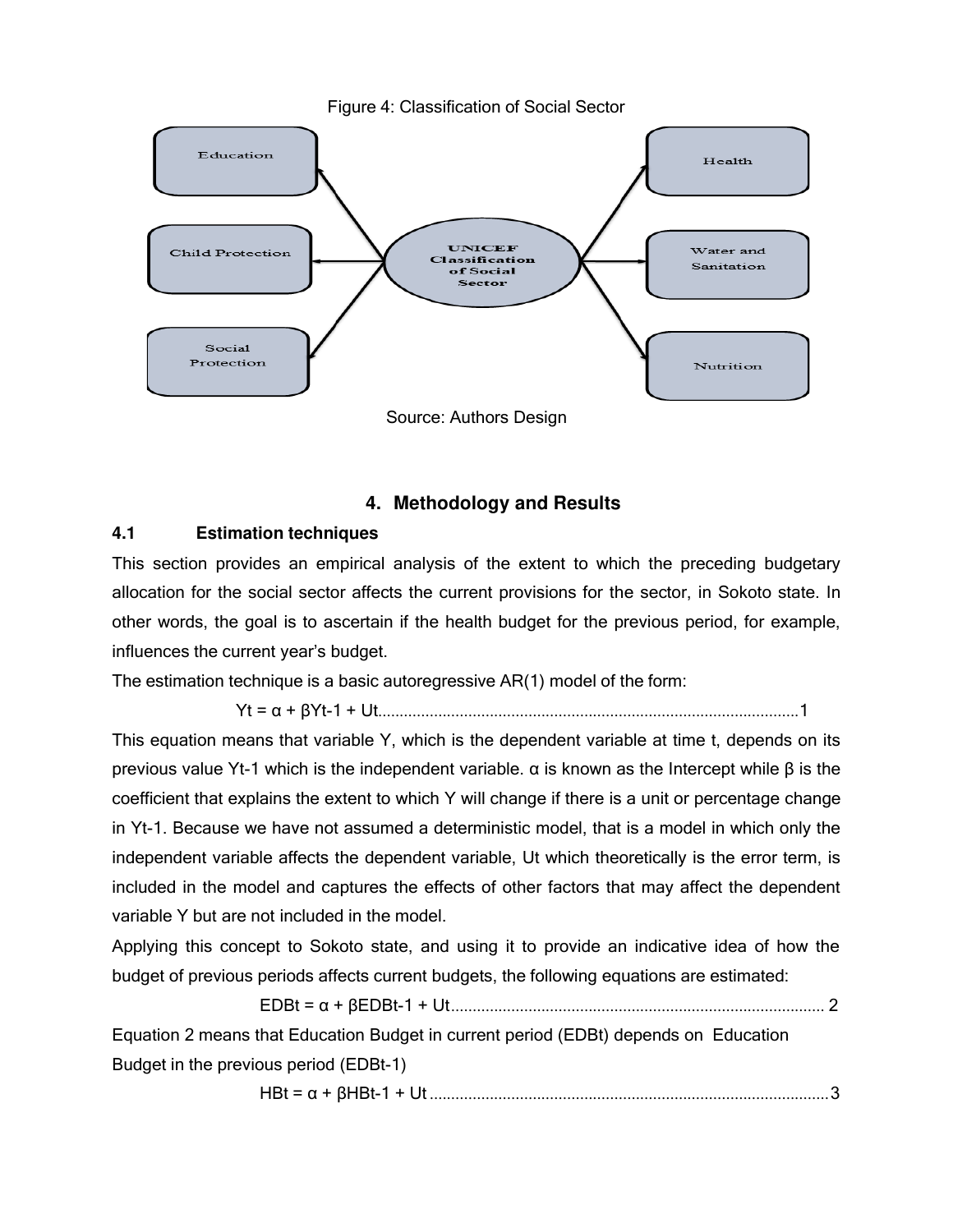Equation 3 implies that Health Budget in current period (HBt) depends on Health Budget in the previous period (HBt-1)

NBt = α + βNBt-1 + Ut ............................................................................................. 4

Equation 4 connotes that Nutrition Budget in current period (NBt) depends on Nutrition Budget in the previous period (NBt-1)

WSBt = α + βWSBt-1 + Ut ................................................................................. 5

Equation 5 indicates that Water and Sanitation Budget in current period (WSBt) depends on Water and Sanitation budget in the previous period (WSBt-1)

CPBt = α + βCPBt-1 + Ut ........................................................................................ 6

Equation 6 specifies that Child Protection Budget in current period (CPBt) depends on Child Protection Budget in the previous period (CPBt-1).

$$
SPBt = \alpha + \beta SPB t - 1 + Ut
$$

Equation 7 specifies that Social Protection Budget in current period (CPBt) depends on Child Protection Budget in the previous period (CPBt-1).

TSBt = α + βTSBt-1 + Ut .............................................................................. 8

Total Social Budget in current period (TSBt) depends on Total Social Budget in the previous period (TSBt-1).

Table 2 explains the concepts that help in the interpretation of the results:

#### Table 2: Concepts to Aid Interpretation of Regression Results

|                | <b>Concept</b>                                | Interpretation                                                                                                                                                                                                                                                          |
|----------------|-----------------------------------------------|-------------------------------------------------------------------------------------------------------------------------------------------------------------------------------------------------------------------------------------------------------------------------|
| 1              | Coefficient                                   | Describes the change in current budget based on the percentage<br>change in previous budget                                                                                                                                                                             |
| $\overline{2}$ | P-value                                       | Explains whether the change that occurred in (1) is significant. If<br>the figure is less than 0.05, then the effect is significant, meaning<br>that the change in the current budget was not affected by the<br>previous budget by chance.                             |
| 3              | R-Square                                      | Explains the extent to which the previous budget accounts for<br>variation in the current budget.                                                                                                                                                                       |
| 4              | Assumption of Model<br>Stability              | The model is stable, that is, no sudden and/or unexpected events<br>will affect the impact of previous budget on the current budget.                                                                                                                                    |
| 5              | Assumption of No<br><b>Serial Correlation</b> | This means that the previous year's budget Yt-1 is not correlated<br>with the error term Ut so that the effect of the previous year's<br>budget on the current budget can be clearly established. If the p-<br>value is less than 0.05, then the assumption is violated |
| 6              | Assumption of No<br>heteroskedasticity        | Means that the variance of the error term Ut that explains the<br>effects of variables not included in the model is the same. If the p-<br>value is less than 0.05, then the assumption is violated                                                                     |
| $\overline{7}$ | Akaike Information<br>Criterion               | It is used to select how good or bad a model is. The lower the<br>figure, the better the model                                                                                                                                                                          |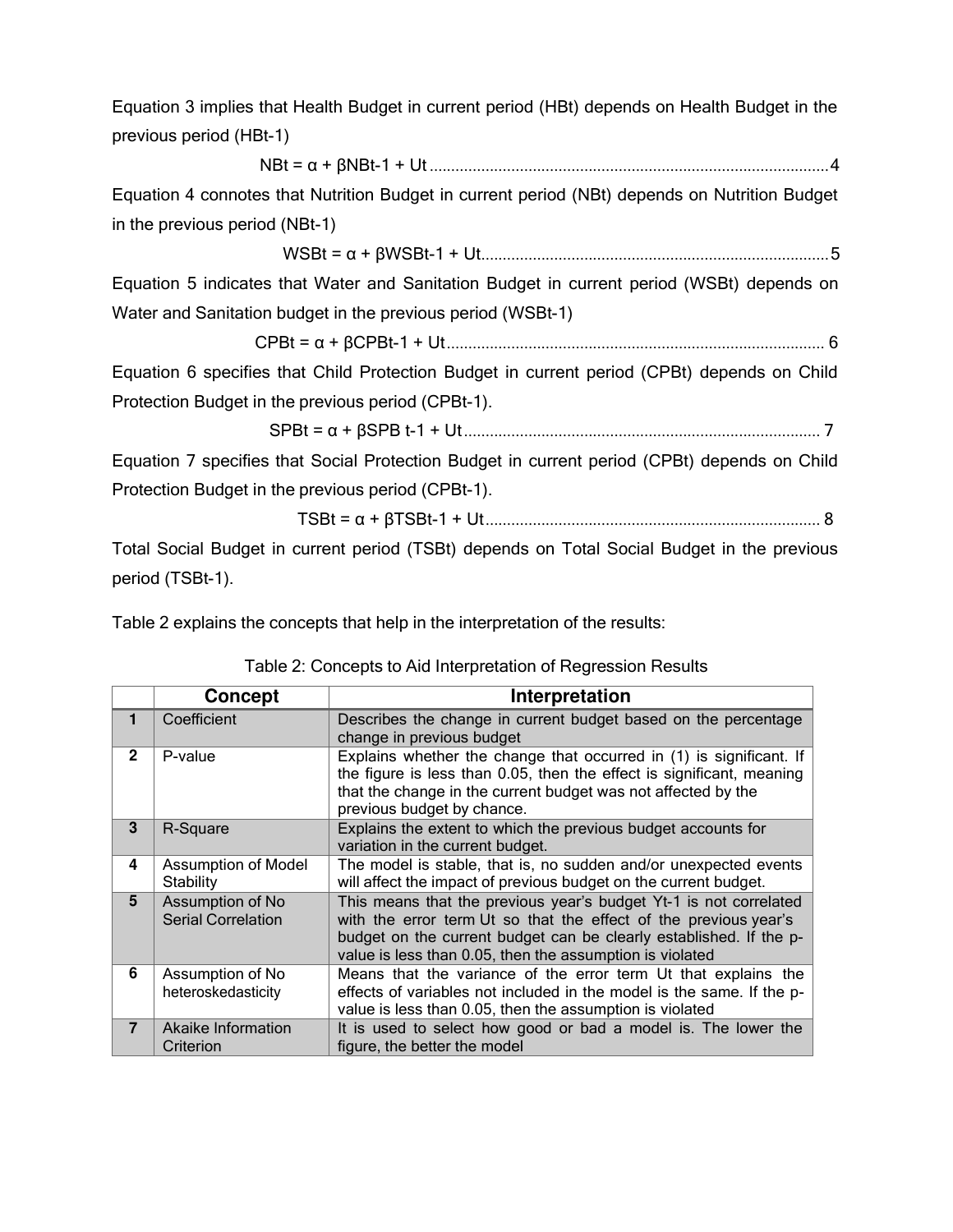### **4.2 Data**

Data for this study is derived from the budgetary allocations for Health and Education, as well as the estimated allocations for Nutrition, Child Protection, Social Protection and Water and Sanitation sub sectors, for 2008 to 2018. Since the period under consideration provides only 11 data points, which is inadequate for carrying out any meaningful empirical testing, we convert the dataset from annual to quarterly figures using Gretl, resulting to 44 data points. In other words, the budgetary allocations were converted from yearly to quarterly figures, to ensure that there are enough data points to estimate the extent to which previous budgetary allocations in Sokoto affects current provisions.

Apart from converting the data from annual to quarterly, we ascertain the time series properties of the variables by checking for stationarity. This means that we establish if the variables will return to equilibrium in the event of a shock. A shock means a sudden change or occurrence in the economy. The essence is to ensure that the regression results are meaningful and not spurious.

Panel A in Appendix 2 shows the graphic illustration of the variables in their original form. This indicates that they all trended upwards, meaning that they are not stationary or will not revert to equilibrium in the event of a shock or sudden change in the system. Panel B shows the variables in their original, but log form and they still exhibited trend. Panel C shows the variables in log and first difference form and indicates that the trends have been removed and they are stationary. The models were thus estimated using the variables in their differenced form.

#### **4.3 Results**

The results of the estimated models are shown in Tables A-G in Appendix 3, while Table 3 below shows the summary.

|                            | <b>Coefficient</b> | Р-<br>value | R-<br><b>Square</b> | P-value for<br><b>Serial</b><br><b>Correlation</b> | P-value for<br><b>Heteroskedasticity</b><br>Test | <b>Akaike</b><br><b>Information</b><br><b>Criterion</b> | <b>Model</b><br>Rank |
|----------------------------|--------------------|-------------|---------------------|----------------------------------------------------|--------------------------------------------------|---------------------------------------------------------|----------------------|
| Education                  | 0.1579             | 0.3109      | 0.0257              | 0.6969                                             | 0.2811                                           | $-0.5476$                                               | 3                    |
| Health                     | 0.7824             | 0.0000      | 0.6286              | 0.0330                                             | 0.0000                                           | $-2.2716$                                               |                      |
| <b>Nutrition</b>           | $-2.4207$          | 0.0004      | 0.8955              | 0.0187                                             | 0.5963                                           | 2.0094                                                  | 6                    |
| Water & Sanitation         | 0.3601             | 0.0083      | 0.1618              | 0.0055                                             | 0.2863                                           | 0.4800                                                  | 4                    |
| <b>Child Protection</b>    | $-0.6583$          | 0.0652      | 0.3631              | 0.3314                                             | 0.9449                                           | 3.4877                                                  |                      |
| Social Protection          | $-0.8868$          | 0.0000      | 0.7197              | 0.0757                                             | 0.0054                                           | 1.8282                                                  | 5                    |
| <b>Total Social Sector</b> | 0.5894             | 0.0000      | 0.3769              | 0.1742                                             | 0.3984                                           | $-1.8099$                                               | $\mathfrak{p}$       |

Table 3: Summary of Estimated Regression Results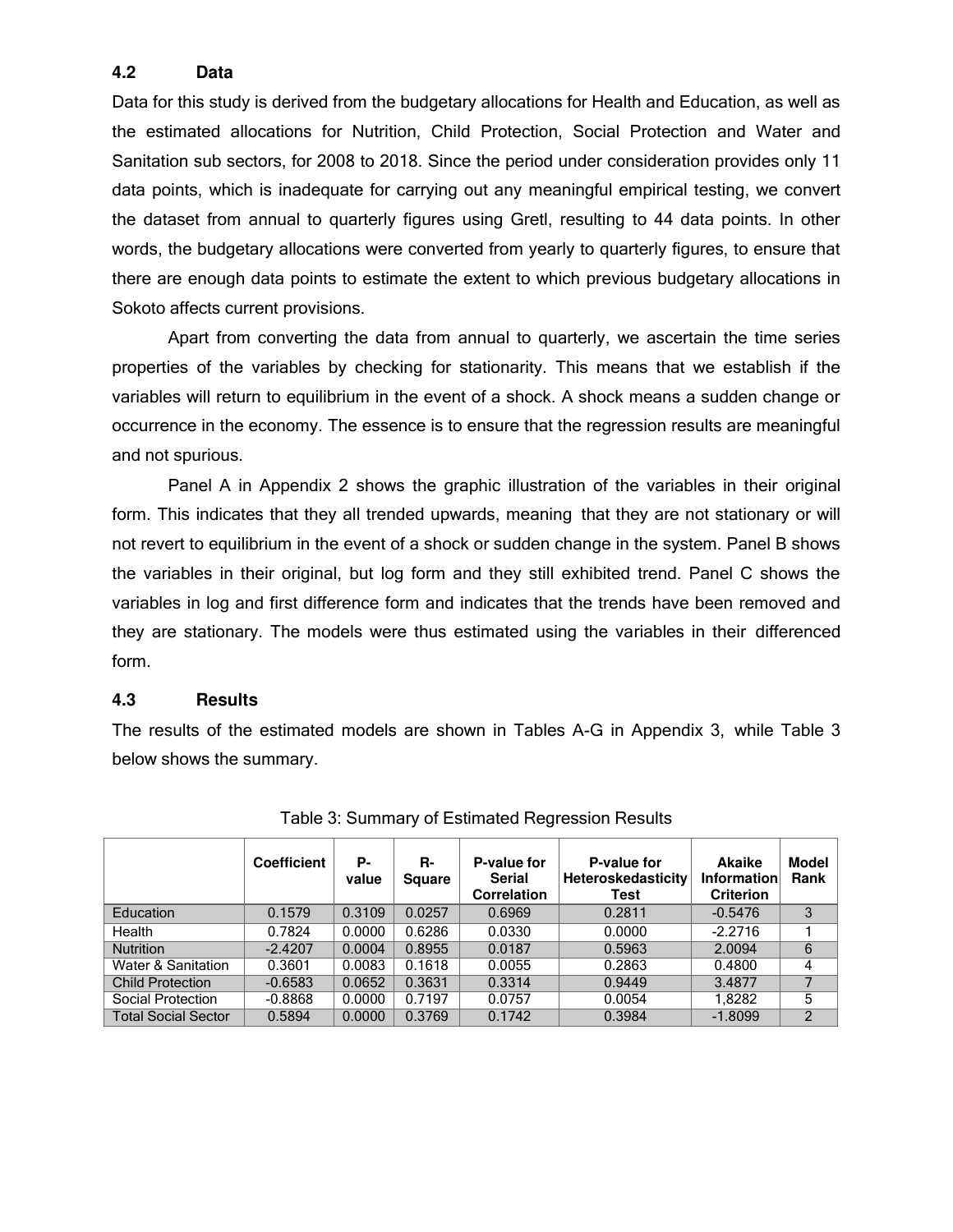The interpretations of the results and the policy implications are as follows:

a) Previous budgetary allocations for Health, Total Social Sector and Water and Sanitation have significant positive impact on current allocations. The effect is also positive for Education but not significant, while the effects were significantly negative for Social Protection, Nutrition and Child Protection.

b) Previous budgetary allocations had the highest influence in terms of variation for Nutrition, with R-square of approximately 90%, followed by Social Protection 72% and Health 63%. Education has the lowest R-square of 2%, meaning that previous allocation had very low effect on the variation of current budget.

c) Of all the estimated models, Health and Social Protection violated the serial correlation and heteroskedasticity assumptions, while Total Social Sector, Education and Child Protection did not violate any of the assumption. However, Water and Sanitation and Nutrition violated the serial correlation assumption but not the heteroskedasticity test. All the models did not violate the stability assumption as shown in all the graphs in Appendix 4. The stability graphs are plotted using the CUSUM test and the condition for model stability is that the blue line must be within the two red lines.

d) The Akaike information criterion shows that the estimated model for Health is the best because it has the lowest Akaike figure, followed by the Total Social Sector model and then Education. The Water and Sanitation model ranked 4th while Social Protection is placed at 5th and Nutrition 6th. The Child Protection model is the least ranked as it has the highest Akaike Information Criteria.

e) The policy implications of the results are as follows:

i. The positive effect of the previous period's budgets on current period's budget for Education and Health may be attributed to the fact that the Ministries of Health and Education are organized institutions. Therefore, their budget preparation procedures follow a consistent pattern.

ii. The positive effect of Water and Sanitation may also be attributed to the fact that water provision and sanitation issues fall under one agency.

iii. The significantly negative effect of previous periods budget for Nutrition, Child Protection and Social Protection, can be attributed to the fact that the programmes, projects and activities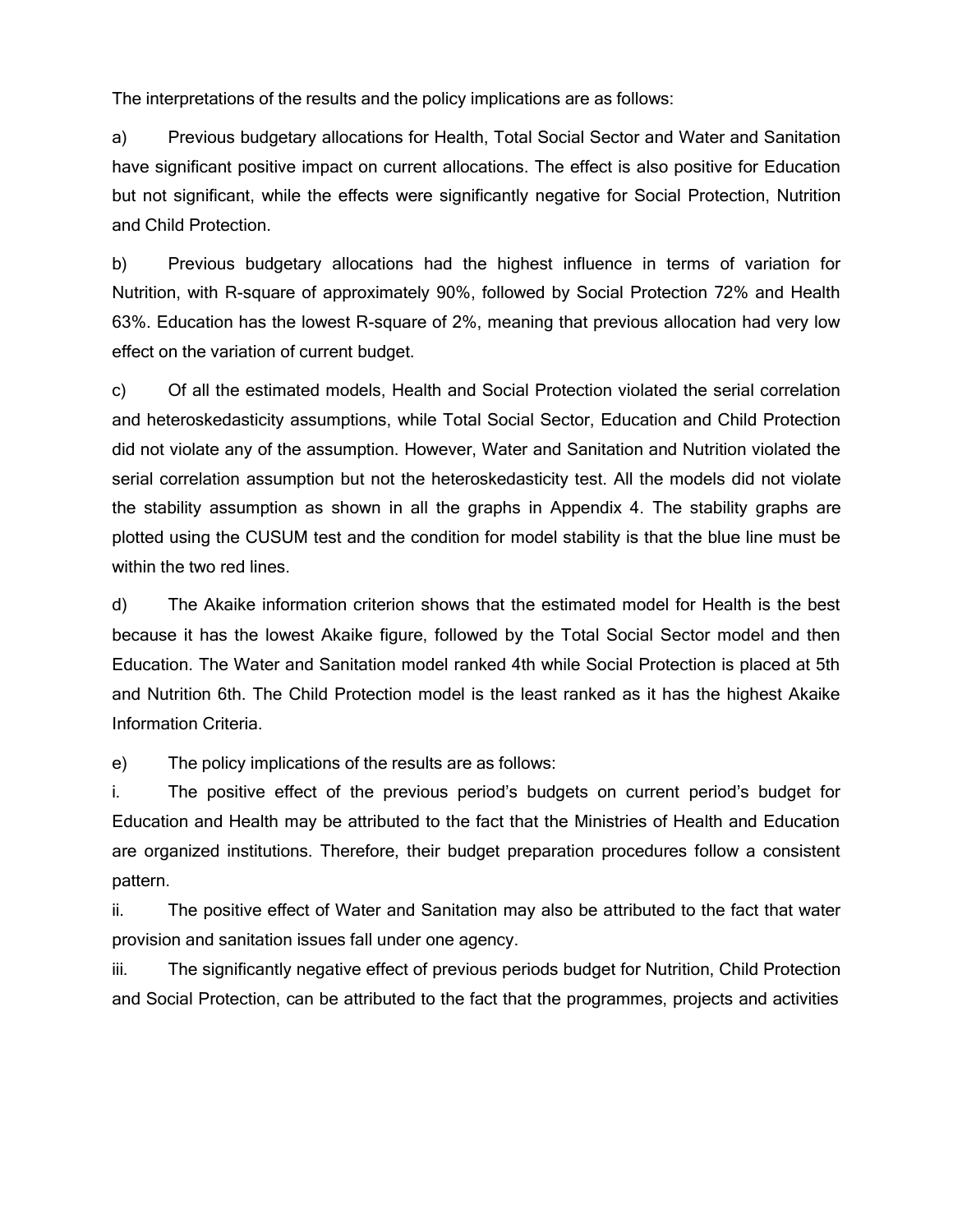are cross-cutting and are not implemented by a single MDA. This weakens a coherent and systematic approach to preparing their budgets.

iv. Past Total Social Sector Budget has significant effect on the current budget. However, the low R-square of 38% suggests that apart from Health, Education and Water and Sanitation, there is need for Sokoto state to improve on the processes for preparing the budgets for Nutrition, Child Protection and Social Protection.

#### **5. Summary and Conclusion**

This study examined the social budgeting pattern in the North Western state of Sokoto, Nigeria. According to the Nigerian National Bureau of Statistics, the state is the poorest in the country, with approximately 88 percent of the population classified as poor. Since the social sector is crucial for poverty alleviation, this study scrutinized the social sector budget by investigating if the budget for previous periods affect current allocations.

Using basic autoregressive models and conducting diagnostic tests, including the CUSUM model stability test, the study found that the previous period's budgets for Health and Water and Sanitation have significant positive effect on current budget. The effect is also positive for Education but not significant. Past allocations for Nutrition, Child Protection and Social Protection have significant negative effect on current provisions and this may be attributed to the fact that these are designed and implemented by different institutions. Overall, past allocations for the social sector have significant positive effect on current provisions, and this means that the social sector budget for Sokoto state follows a consistent pattern.

Future studies may consider social budgeting in two similar states as this will provide an insight into the progress, or otherwise, being made by these states.

#### **References**

Budget Office of the Federation - Federal Republic of Nigeria (2020). Economic Recovery and Growth Plan, 2017 – 2020. Ministry of Finance, Budget and Economic Planning. Retrieved May 5th, 2020, from https://budgetoffice.gov.ng/index.php/economic-recovery-growth-plan-2017-2020

CABRI, (2020). Fiscal Responsibility Act (FRA) 2007, Nigeria. Retrieved May 10th, 2020, from https://www.cabrisbo.org/en/documents/fiscal-responsibility-act-2007

Child Rights Act (CRA), (2003). Retrieved April 30th, 2020, from https[://www.refworld.org/pdfid/5568201f4.pdf](http://www.refworld.org/pdfid/5568201f4.pdf) 

Constitution of the Federal Republic of Nigeria (1999) (As amended). Retrieved May 3rd, 2020, from https[://www.constituteproject.org/constitution/Nigeria\\_1999.pdf](http://www.constituteproject.org/constitution/Nigeria_1999.pdf) 

Debt Management Office (2017). Annual Report for 2017. Retrieved April 25th, 2020, from https[://www.dmo.gov.ng/publications/reports/dmo-annual-report-statement-of-accounts/2503-2017-annual-report](http://www.dmo.gov.ng/publications/reports/dmo-annual-report-statement-of-accounts/2503-2017-annual-report) 

Egbide, B.C. and Agbude, G.A. (2012). Good Budgeting and Good Governance. A Comparative Discourse. The Public Administration and Social Policies Review, 2(9) 49-59. Retrieved April 25th, 2020, from https://core.ac.uk/download/pdf/32225161.pdf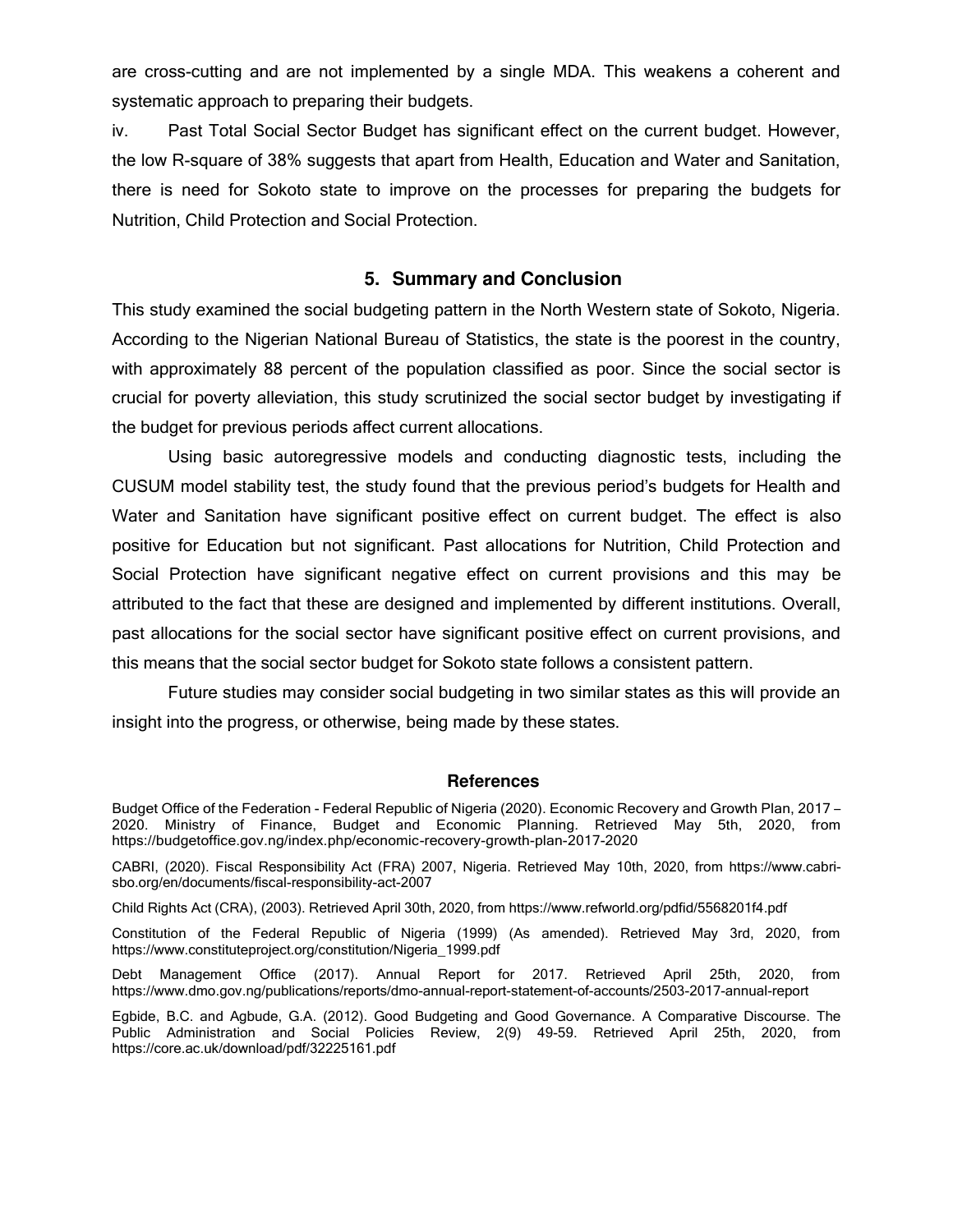National Bureau of Statistics (2020). Labour Force Statistics, Vol. 1: Unemployment and Underemployment Report<br>(01-03. 2017). Retrieved April 19th. 2020. from (Q1-Q3, 2017). Retrieved April 19th, 2020, from https://africacheck.org/wpcontent/uploads/2018/03/q1q3\_2017\_unemployment\_report\_VOLUME\_1-1.pdf

National Bureau of Statistics (2012). Annual Abstract of Statistics, 2012. Retrieved May 11th, 2020, from file:///C:/Users/Dell/Downloads/annual\_abstract\_2012.pdf

National Bureau of Statistics (2019). States Nominal Gross Domestic Product (2013 – 2017), Retrieved June 3rd, 2020, from https[://www.nigerianstat.gov.ng/pdfuploads/State\\_Nominal\\_GDP\\_2013\\_-\\_2017.cdr\\_\(MAY\\_2019\).pdf](http://www.nigerianstat.gov.ng/pdfuploads/State_Nominal_GDP_2013_-_2017.cdr_(MAY_2019).pdf) 

National Bureau of Statistics (2019). Q3 GDP Report. Retrieved, April 25th, 2020, from file:///C:/Users/Dell/Downloads/GDP\_Report\_Q3\_2019.pdf

National Bureau of Statistics (2020). Consumer Price Index and Inflation Report, November 2019. Retrieved May 7th, 2020, from file:///C:/Users/Dell/Downloads/CPI\_REPORT\_OCT\_2019%20(3).pdf

National Bureau of Statistics (2020). 2019 Poverty and Inequality in Nigeria: Executive Summary.

Oxford Poverty Human Development Initiative (OPHDI, 2017). Retrieved April 19th, 2020, from https://ophi.org.uk/wpcontent/uploads/OPHIMethNote\_45\_Winter\_2017-18\_FINAL.pdf

Preston Consults (2019). Inception Report for Social Budgeting Study Including Fiscal Space Analysis for Selected States in Nigeria.

Sokoto State Approved Budgets, 2008 – 2018. Retrieved April 5th, 2020, from https://yourbudgit.com/data/sokoto/

Sokoto State Fiscal Responsibility Law (2007). Retrieved March 20th, 2020, from https:[//www.von.gov.ng/sokoto](http://www.von.gov.ng/sokoto-)enacts-law-on-fiscal-responsibility/

UNICEF (2011). Multiple Indicator Cluster Survey (2011). Retrieved May 6th, 2020, from [www.unicef.org/nigeria/reports/nigeria-multiplt-indicator-cluster-survey-mics-2011](http://www.unicef.org/nigeria/reports/nigeria-multiplt-indicator-cluster-survey-mics-2011) 

UNICEF (2018). Multiple Indicator Cluster Survey (2016/17). Retrieved March 13th, 2020, from https[://www.unicef.org/nigeria/sites/unicef.org.nigeria/files/2018-09/Nigeria-MICS-2016-17.pdf](http://www.unicef.org/nigeria/sites/unicef.org.nigeria/files/2018-09/Nigeria-MICS-2016-17.pdf) 

World Bank (2018). Sub-National Ease of Doing Business, 2018. Retrieved April 21st, 2020, from https[://www.doingbusiness.org/content/dam/doingBusiness/media/Subnational-Reports/DB\\_in\\_Nigeria\\_2018\\_w](http://www.doingbusiness.org/content/dam/doingBusiness/media/Subnational-Reports/DB_in_Nigeria_2018_w-)bookmarks.pdf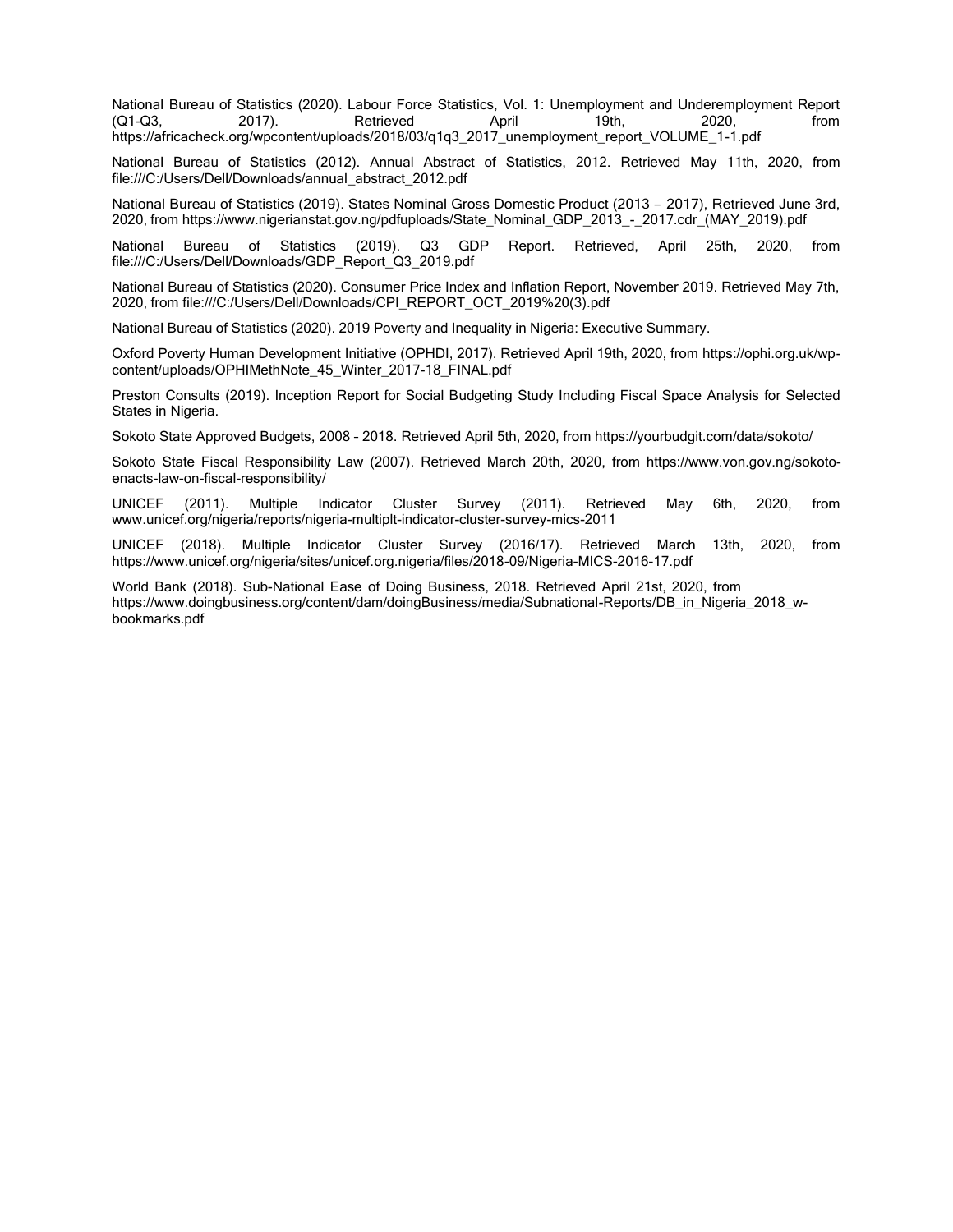#### **APPENDICES**

#### **Approach for Estimating Social Sector Spending** Nutrition, Child Protection, Social There are no MDAs dedicated specially for Protection and Water & Nutrition Nutrition, Child Sanitation projects are identified from the following MDAs as Protection, Social Protection and Water & follows: Sanitation Nutrition - Ministries of Budget **Child Protection** and Economic Planning & Education The approach for estimating Overhead Child Protection - Ministries of and Capital spending is Health; Women Affairs; and Social by finding the Nutrition, Welfare and Culture Child Protection, Social **Social Protection** Protection and Water & Social Protection - Ministries of Sanitation projects Social Welfare and Culture: under the relevant Religious Affairs; Physically-**MDAs** Challenged; Science and Water and Technology; and Youth and Sports Personnel is available Sanitation Development for only Education and Water & Sanitation - Rural Water Health and Sanitation Agency (RUWASSA) Budgetary allocations for some child protection projects and activities are under the Ministry of Health Health and were not included **Child Protection** under the estimated Child Protection budget in order to avoid double counting Budgetary allocations for **Nutrition** some nutrition and child protection projects and activities are under the Ministry of Education and Education were not included under the estimated **Nutrition** and Child Protection **Child Protection** budgets in order to avoid double counting

#### **Appendix 1**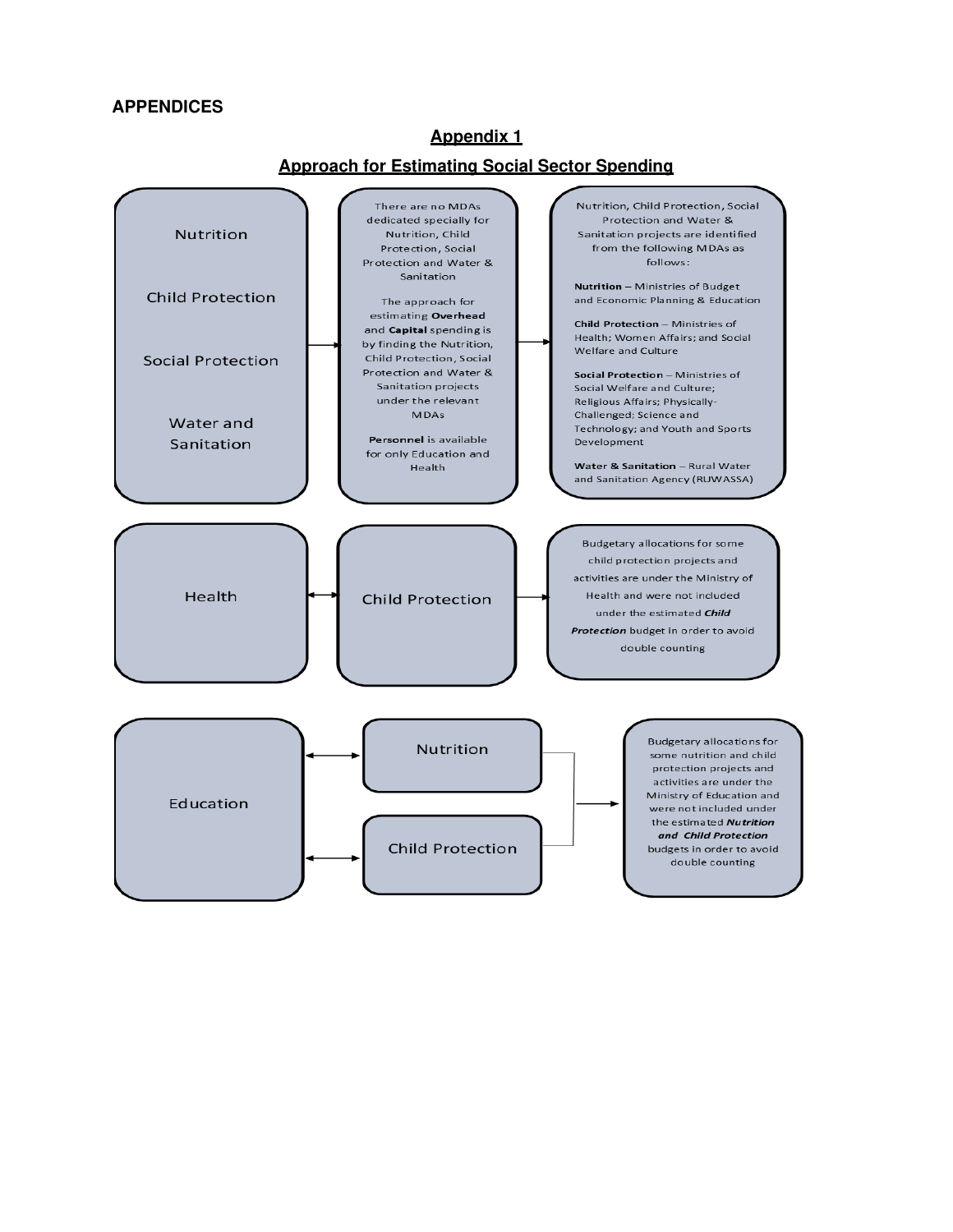**Appendix 2 Panel A: Variables in their Original Form** 



#### **Panel C: Variables in their Log and First Difference Form**

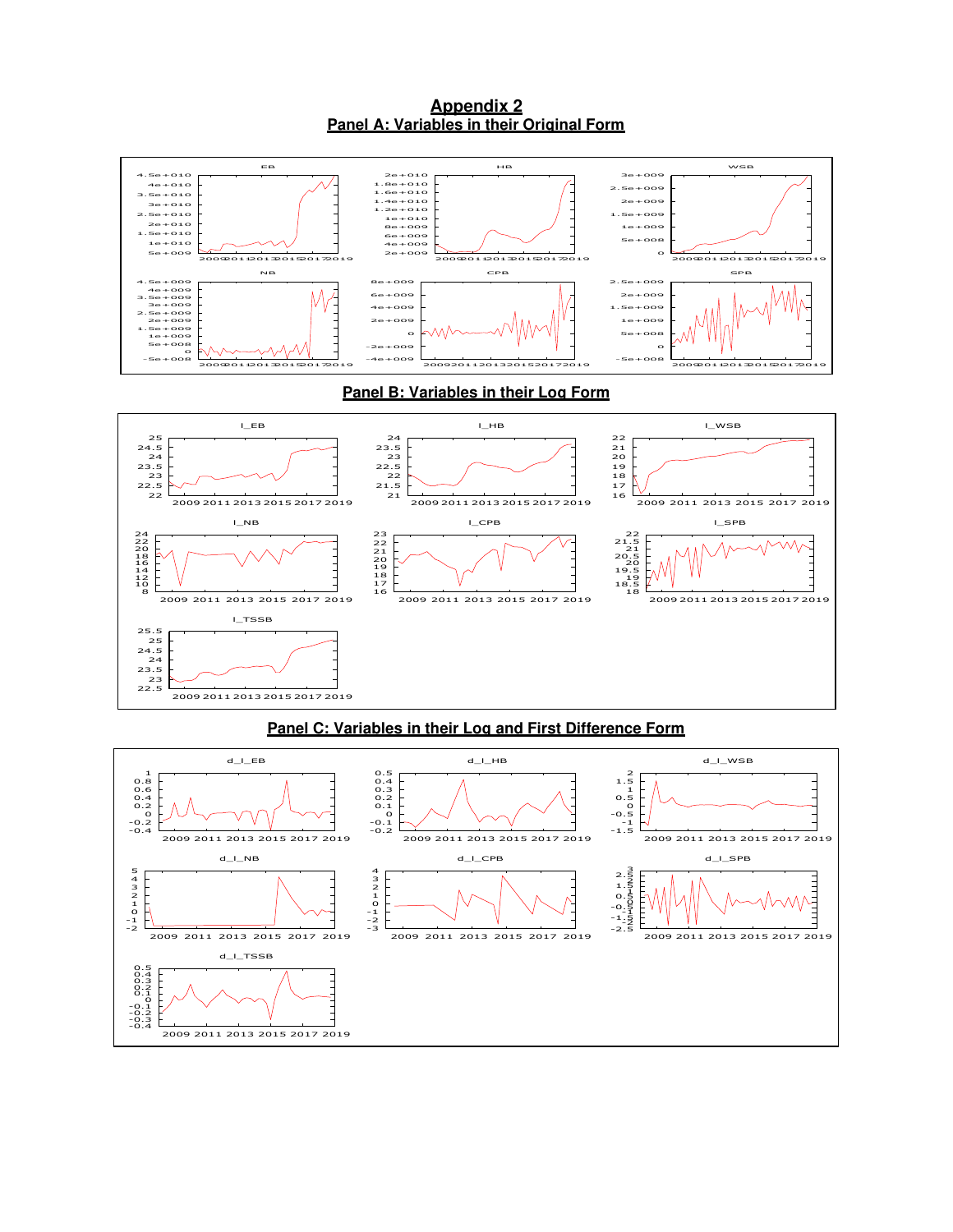## **Appendix 3**

## **Table A: Results Estimated Regression for Education Budget**

| Variable                             | <b>Coefficient</b>                                    | <b>Std. Error</b>     | t-Statistic | Prob.  |
|--------------------------------------|-------------------------------------------------------|-----------------------|-------------|--------|
| C                                    | 0.040149                                              | 0.028471              | 1.410154    | 0.1662 |
| $EDB(-1)$                            | 0.157945                                              | 0.153896              | 1.026311    | 0.3109 |
|                                      |                                                       |                       |             |        |
| <b>R-squared</b>                     | 0.025657                                              | Mean dependent var    | 0.046721    |        |
| <b>Adjusted R-</b>                   |                                                       |                       |             |        |
| squared                              | 0.001299                                              | S.D. dependent var    | 0.179905    |        |
| S.E. of regression                   | 0.179788                                              | Akaike info criterion | $-0.547631$ |        |
| <b>Sum squared resid</b>             | 1.292946                                              | Schwarz criterion     | $-0.464885$ |        |
| Log likelihood                       | 13.50025                                              | Hannan-Quinn criter.  | $-0.517301$ |        |
| <b>F-statistic</b>                   | 1.053314                                              | Durbin-Watson stat    | 2.007277    |        |
| Prob(F-statistic)                    | 0.310912                                              |                       |             |        |
|                                      |                                                       |                       |             |        |
|                                      | <b>Breusch-Godfrey Serial Correlation LM Test</b>     |                       |             |        |
| <b>F-statistic</b>                   | 0.364534                                              | Prob. F(2,38)         | 0.6969      |        |
| Obs*R-squared                        | 0.790644                                              | Prob. Chi-Square(2)   | 0.6735      |        |
|                                      |                                                       |                       |             |        |
|                                      | <b>Heteroskedasticity Test: Breusch-Pagan-Godfrey</b> |                       |             |        |
| <b>F-statistic</b>                   | 1.193922                                              | Prob. F(1,40)         | 0.2811      |        |
| Obs*R-squared                        | 1.217284                                              | Prob. Chi-Square(1)   | 0.2699      |        |
| <b>Scaled explained</b><br><b>SS</b> | 4.812378                                              | Prob. Chi-Square(1)   | 0.0283      |        |

## **Table B: Results of Estimated Regression for Health Budget**

| Variable<br><b>Coefficient</b>                    | <b>Std. Error</b>     | t-Statistic | Prob.  |
|---------------------------------------------------|-----------------------|-------------|--------|
| 0.010560<br>C                                     | 0.012214              | 0.864623    | 0.3924 |
| $HB(-1)$<br>0.782375                              | 0.095095              | 8.227266    | 0.0000 |
|                                                   |                       |             |        |
| 0.628556<br>R-squared                             | Mean dependent var    | 0.038958    |        |
| <b>Adjusted R-</b>                                |                       |             |        |
| 0.619270<br>squared                               | S.D. dependent var    | 0.123054    |        |
| 0.075929<br>S.E. of regression                    | Akaike info criterion | $-2.271601$ |        |
| Sum squared resid<br>0.230606                     | Schwarz criterion     | $-2.188855$ |        |
| Log likelihood<br>49.70362                        | Hannan-Quinn criter.  | -2.241271   |        |
| <b>F-statistic</b><br>67.68790                    | Durbin-Watson stat    | 1.351588    |        |
| Prob(F-statistic)<br>0.000000                     |                       |             |        |
|                                                   |                       |             |        |
| <b>Breusch-Godfrey Serial Correlation LM Test</b> |                       |             |        |
| <b>F-statistic</b><br>3.738247                    | Prob. F(2,38)         | 0.0330      |        |
| Obs*R-squared<br>6.904946                         | Prob. Chi-Square(2)   | 0.0317      |        |
|                                                   |                       |             |        |
| Heteroskedasticity Test: Breusch-Pagan-Godfrey    |                       |             |        |
| 29.21007<br><b>F-statistic</b>                    | Prob. F(1,40)         | 0.0000      |        |
| 17.72608<br>Obs*R-squared                         | Prob. Chi-Square(1)   | 0.0000      |        |
| <b>Scaled explained</b><br><b>SS</b><br>14.69936  | Prob. Chi-Square(1)   | 0.0001      |        |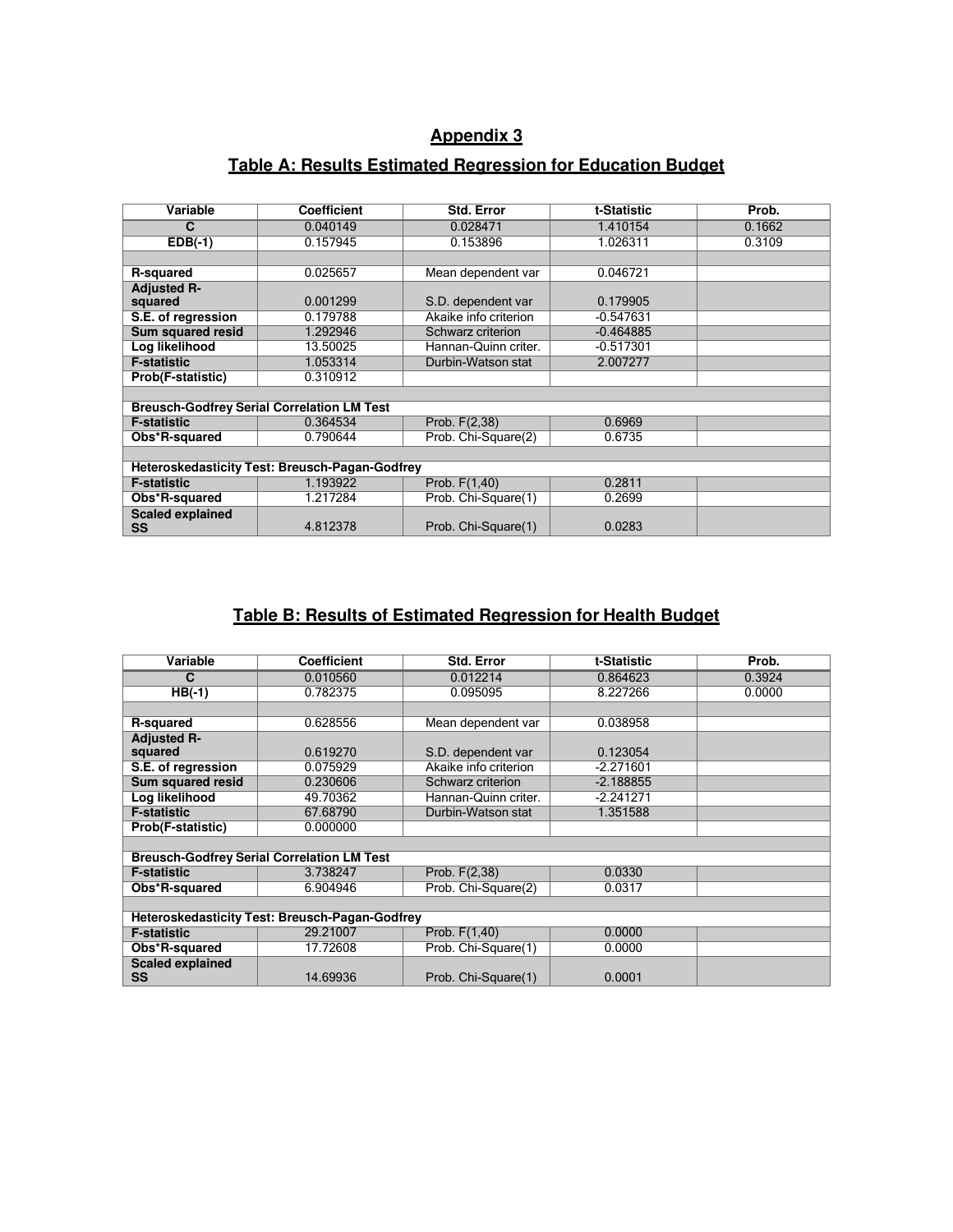| Variable                | <b>Coefficient</b>                                    | <b>Std. Error</b>     | t-Statistic | Prob.  |
|-------------------------|-------------------------------------------------------|-----------------------|-------------|--------|
| C                       | 0.026865                                              | 0.215137              | 0.124872    | 0.9047 |
| $NB(-1)$                | $-2.420720$                                           | 0.337655              | $-7.169207$ | 0.0004 |
|                         |                                                       |                       |             |        |
| R-squared               | 0.895466                                              | Mean dependent var    | 0.358455    |        |
| <b>Adjusted R-</b>      |                                                       |                       |             |        |
| squared                 | 0.878044                                              | S.D. dependent var    | 1.701697    |        |
| S.E. of regression      | 0.594271                                              | Akaike info criterion | 2.009356    |        |
| Sum squared resid       | 2.118950                                              | Schwarz criterion     | 2.029217    |        |
| Log likelihood          | $-6.037425$                                           | Hannan-Quinn criter.  | 1.875406    |        |
| <b>F-statistic</b>      | 51.39752                                              | Durbin-Watson stat    | 3.080872    |        |
| Prob(F-statistic)       | 0.000372                                              |                       |             |        |
|                         |                                                       |                       |             |        |
|                         | <b>Breusch-Godfrey Serial Correlation LM Test</b>     |                       |             |        |
| <b>F-statistic</b>      | 12.62329                                              | Prob. $F(2,4)$        | 0.0187      |        |
| Obs*R-squared           | 6.905855                                              | Prob. Chi-Square(2)   | 0.0317      |        |
|                         |                                                       |                       |             |        |
|                         | <b>Heteroskedasticity Test: Breusch-Pagan-Godfrey</b> |                       |             |        |
| <b>F-statistic</b>      | 0.312562                                              | Prob. F(1,40)         | 0.5963      |        |
| Obs*R-squared           | 0.396114                                              | Prob. Chi-Square(1)   | 0.5291      |        |
| <b>Scaled explained</b> |                                                       |                       |             |        |
| <b>SS</b>               | 0.090306                                              | Prob. Chi-Square(1)   | 0.7638      |        |

## **Table C: Results of Estimated Regression for Nutrition Budget**

## **Table D: Results of Estimated Regression for Child Protection Budget**

| Variable                             | <b>Coefficient</b>                                | <b>Std. Error</b>     | t-Statistic | Prob.  |
|--------------------------------------|---------------------------------------------------|-----------------------|-------------|--------|
| С                                    | 0.345250                                          | 0.417072              | 0.827793    | 0.4318 |
| DLCPB(-1)                            | $-0.658288$                                       | 0.308254              | -2.135537   | 0.0652 |
|                                      |                                                   |                       |             |        |
| <b>R-squared</b>                     | 0.363084                                          | Mean dependent var    | 0.593194    |        |
| <b>Adjusted R-</b>                   |                                                   |                       |             |        |
| squared                              | 0.283469                                          | S.D. dependent var    | 1.496506    |        |
| S.E. of regression                   | 1.266764                                          | Akaike info criterion | 3.487665    |        |
| <b>Sum squared resid</b>             | 12.83753                                          | Schwarz criterion     | 3.548182    |        |
| Log likelihood                       | -15.43833                                         | Hannan-Quinn criter.  | 3.421278    |        |
| <b>F-statistic</b>                   | 4.560520                                          | Durbin-Watson stat    | 2.725617    |        |
| Prob(F-statistic)                    | 0.065228                                          |                       |             |        |
|                                      |                                                   |                       |             |        |
|                                      | <b>Breusch-Godfrey Serial Correlation LM Test</b> |                       |             |        |
| <b>F-statistic</b>                   | 1.335143                                          | Prob. $F(2,6)$        | 0.3314      |        |
| Obs*R-squared                        | 3.079813                                          | Prob. Chi-Square(2)   | 0.2144      |        |
|                                      |                                                   |                       |             |        |
|                                      | Heteroskedasticity Test: Breusch-Pagan-Godfrey    |                       |             |        |
| <b>F-statistic</b>                   | 0.005093                                          | Prob. F(1,40)         | 0.9449      |        |
| Obs*R-squared                        | 0.006363                                          | Prob. Chi-Square(1)   | 0.9364      |        |
| <b>Scaled explained</b><br><b>SS</b> | 0.007614                                          | Prob. Chi-Square(1)   | 0.9305      |        |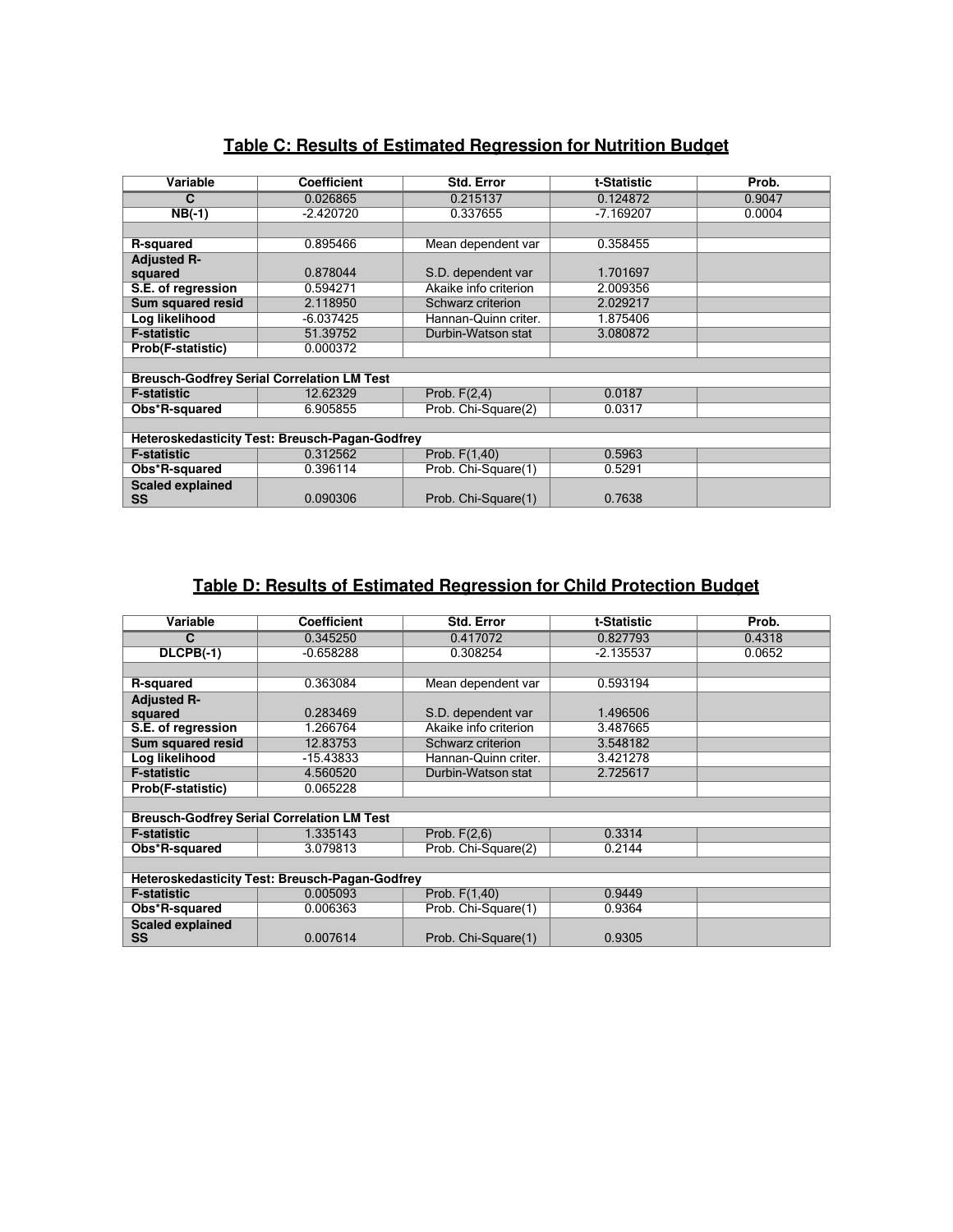## **Table E: Results of Estimated Regression for Social Protection Budget**

| Variable                | <b>Coefficient</b>                                | <b>Std. Error</b>     | t-Statistic | Prob.  |
|-------------------------|---------------------------------------------------|-----------------------|-------------|--------|
| C                       | 0.104666                                          | 0.097933              | 1.068752    | 0.2927 |
| $SPB(-1)$               | -0.886756                                         | 0.094916              | -9.342486   | 0.0000 |
|                         |                                                   |                       |             |        |
| <b>R-squared</b>        | 0.719662                                          | Mean dependent var    | 0.091450    |        |
| <b>Adjusted R-</b>      |                                                   |                       |             |        |
| squared                 | 0.711416                                          | S.D. dependent var    | 1.093702    |        |
| S.E. of regression      | 0.587536                                          | Akaike info criterion | 1.828195    |        |
| Sum squared resid       | 11.73676                                          | Schwarz criterion     | 1.916168    |        |
| Log likelihood          | -30.90751                                         | Hannan-Quinn criter.  | 1.858900    |        |
| <b>F-statistic</b>      | 87.28205                                          | Durbin-Watson stat    | 2.490580    |        |
| Prob(F-statistic)       | 0.000000                                          |                       |             |        |
|                         |                                                   |                       |             |        |
|                         | <b>Breusch-Godfrey Serial Correlation LM Test</b> |                       |             |        |
| <b>F-statistic</b>      | 2.800468                                          | Prob. $F(2,6)$        | 0.0757      |        |
| Obs*R-squared           | 5.362465                                          | Prob. Chi-Square(2)   | 0.0685      |        |
|                         |                                                   |                       |             |        |
|                         | Heteroskedasticity Test: Breusch-Pagan-Godfrey    |                       |             |        |
| <b>F-statistic</b>      | 8.831424                                          | Prob. F(1,40)         | 0.0054      |        |
| Obs*R-squared           | 7.422850                                          | Prob. Chi-Square(1)   | 0.0064      |        |
| <b>Scaled explained</b> |                                                   |                       |             |        |
| SS                      | 14.99918                                          | Prob. Chi-Square(1)   | 0.0001      |        |

## **Table F: Results of Estimated Regression for Water and Sanitation Budget**

F

| Variable                      | <b>Coefficient</b>                                | <b>Std. Error</b>     | t-Statistic | Prob.  |
|-------------------------------|---------------------------------------------------|-----------------------|-------------|--------|
| C                             | 0.076629                                          | 0.047596              | 1.609984    | 0.1153 |
| $WSB(-1)$                     | 0.360075                                          | 0.129589              | 2.778598    | 0.0083 |
|                               |                                                   |                       |             |        |
| R-squared                     | 0.161788                                          | Mean dependent var    | 0.106394    |        |
| <b>Adjusted R-</b>            |                                                   |                       |             |        |
| squared                       | 0.140832                                          | S.D. dependent var    | 0.324243    |        |
| S.E. of regression            | 0.300545                                          | Akaike info criterion | 0.480008    |        |
| <b>Sum squared resid</b>      | 3.613088                                          | Schwarz criterion     | 0.562754    |        |
| Log likelihood                | $-8.080174$                                       | Hannan-Quinn criter.  | 0.510338    |        |
| <b>F-statistic</b>            | 7.720605                                          | Durbin-Watson stat    | 1.797487    |        |
| Prob(F-statistic)             | 0.008275                                          |                       |             |        |
|                               |                                                   |                       |             |        |
|                               | <b>Breusch-Godfrey Serial Correlation LM Test</b> |                       |             |        |
| <b>F-statistic</b>            | 5.990264                                          | Prob. $F(2,6)$        | 0.0055      |        |
| Obs*R-squared                 | 10.06756                                          | Prob. Chi-Square(2)   | 0.0065      |        |
|                               |                                                   |                       |             |        |
|                               | Heteroskedasticity Test: Breusch-Pagan-Godfrey    |                       |             |        |
| <b>F-statistic</b>            | 1.167817                                          | Prob. F(1,40)         | 0.2863      |        |
| Obs*R-squared                 | 1.191424                                          | Prob. Chi-Square(1)   | 0.2750      |        |
| <b>Scaled explained</b><br>SS | 6.385472                                          | Prob. Chi-Square(1)   | 0.0115      |        |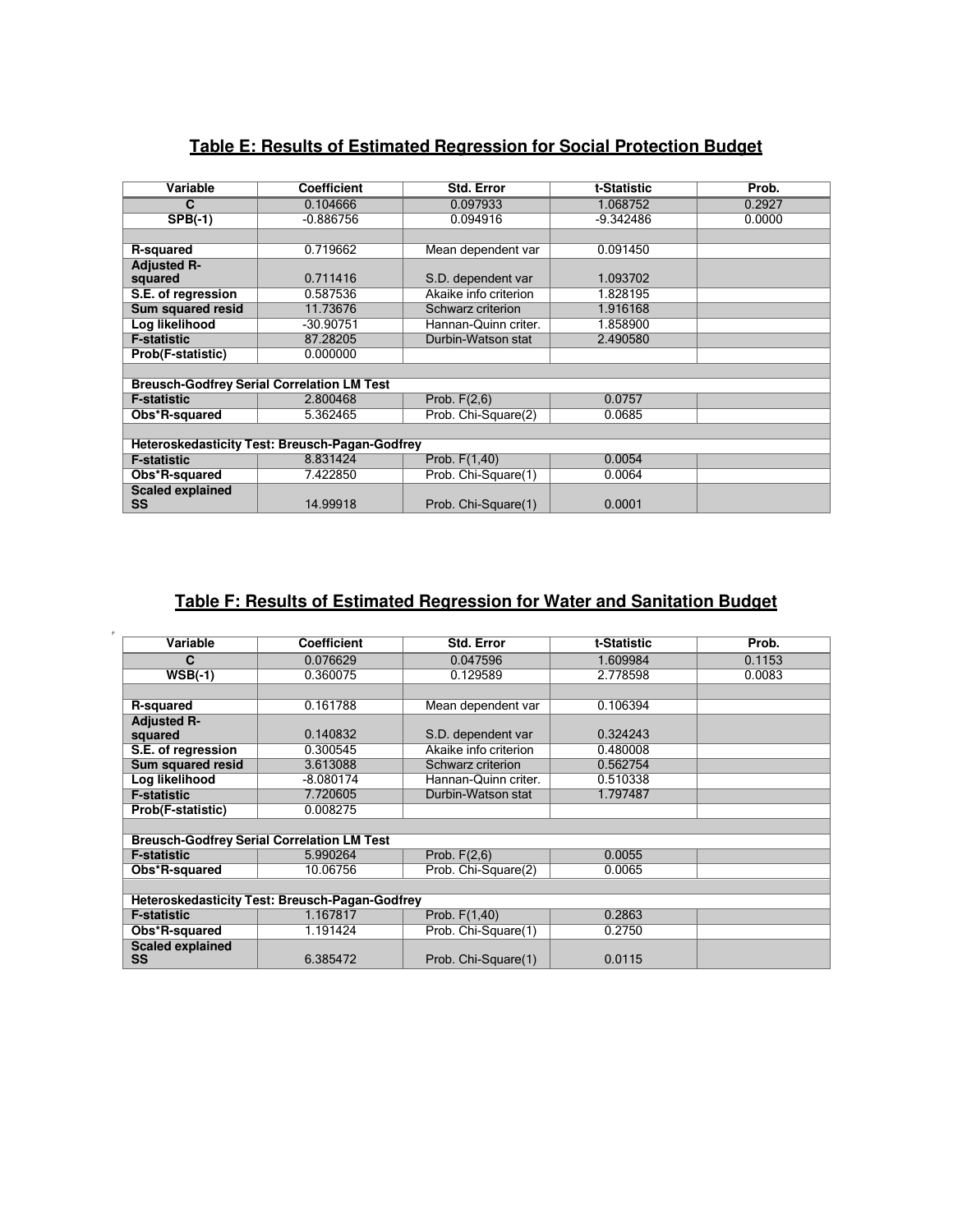## **Table G: Results of Estimated Regression for Total Social Sector Budget**

| Variable                | <b>Coefficient</b>                                    | <b>Std. Error</b>     | t-Statistic | Prob.  |
|-------------------------|-------------------------------------------------------|-----------------------|-------------|--------|
| C                       | 0.022999                                              | 0.015631              | 1.471412    | 0.1490 |
| <b>TSSB(-1)</b>         | 0.589420                                              | 0.119818              | 4.919305    | 0.0000 |
|                         |                                                       |                       |             |        |
| <b>R-squared</b>        | 0.376943                                              | Mean dependent var    | 0.048329    |        |
| <b>Adjusted R-</b>      |                                                       |                       |             |        |
| squared                 | 0.361366                                              | S.D. dependent var    | 0.119684    |        |
| S.E. of regression      | 0.095645                                              | Akaike info criterion | $-1.809908$ |        |
| Sum squared resid       | 0.365915                                              | Schwarz criterion     | $-1.727162$ |        |
| Log likelihood          | 40.00807                                              | Hannan-Quinn criter.  | $-1.779579$ |        |
| <b>F-statistic</b>      | 24.19956                                              | Durbin-Watson stat    | 1.609606    |        |
| Prob(F-statistic)       | 0.000015                                              |                       |             |        |
|                         |                                                       |                       |             |        |
|                         | <b>Breusch-Godfrey Serial Correlation LM Test</b>     |                       |             |        |
| <b>F-statistic</b>      | 1.830301                                              | Prob. $F(2,6)$        | 0.1742      |        |
| Obs*R-squared           | 3.690423                                              | Prob. Chi-Square(2)   | 0.1580      |        |
|                         |                                                       |                       |             |        |
|                         | <b>Heteroskedasticity Test: Breusch-Pagan-Godfrey</b> |                       |             |        |
| <b>F-statistic</b>      | 0.728523                                              | Prob. F(1,40)         | 0.3984      |        |
| Obs*R-squared           | 0.751267                                              | Prob. Chi-Square(1)   | 0.3861      |        |
| <b>Scaled explained</b> |                                                       |                       |             |        |
| SS                      | 1.342443                                              | Prob. Chi-Square(1)   | 0.2466      |        |